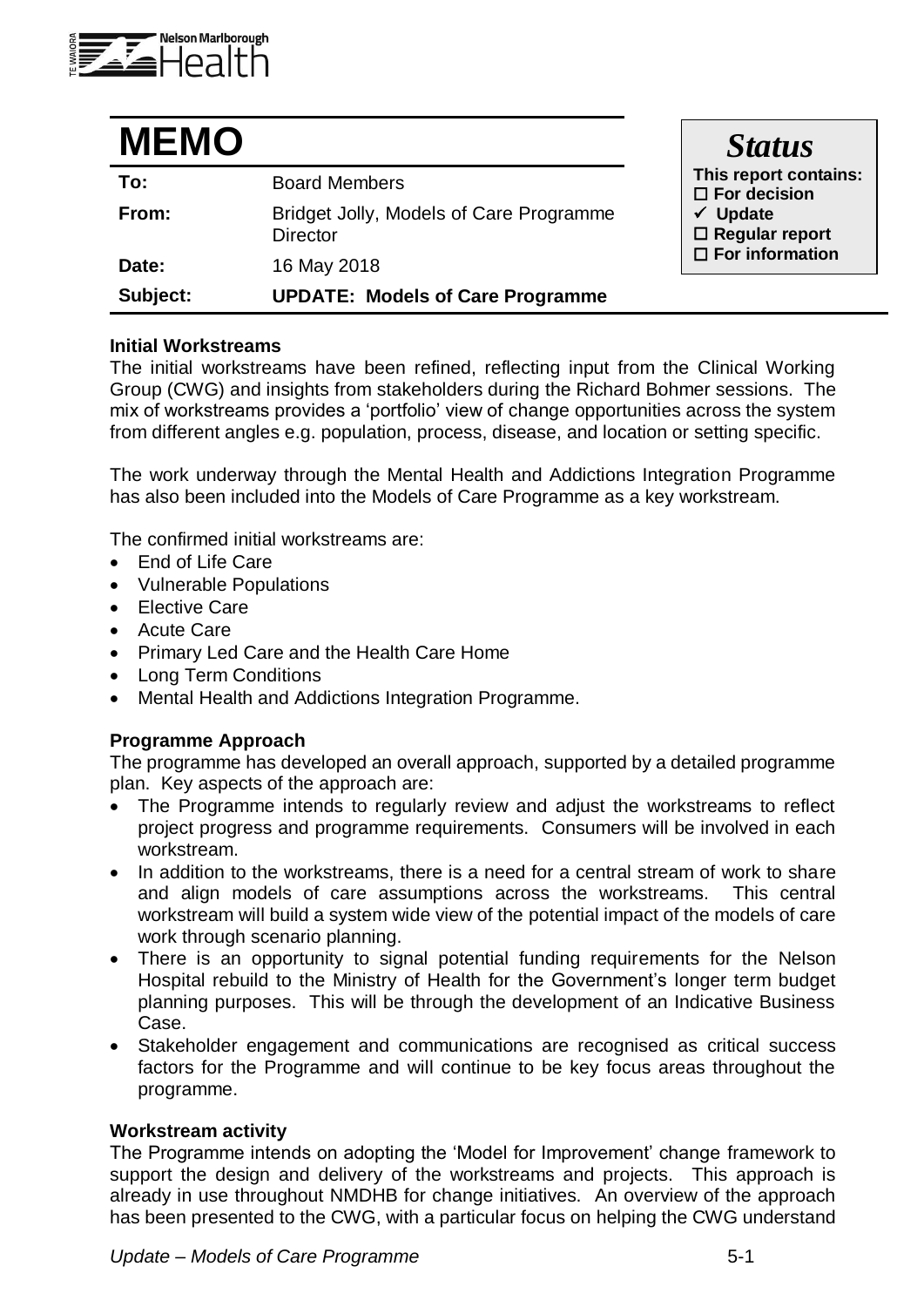

how this approach differs from a clinical trial methodology, the CWG role, and how to focus the approach to achieve system wide change.

The key slides from this presentation are included in the appendix to this paper. Key to the approach is the involvement of consumers to define the problem(s) and opportunities for improvement.

The workstreams are being initiated through a staggered approach. End of Life Care workstream is facilitating a 'patient journey' session on 5<sup>th</sup> June, and the Vulnerable Populations workstream is co-ordinating a series of consumer hui in mid-June. Other workstreams are planning 'town hall' sessions with a wide group of stakeholders in June, similar to the initial End of Life care working session.

## **Health Intelligence Data**

Work is progressing to create a more integrated whole of system data set. This will combine and share primary care utilisation and registration data with secondary activity data held in the DHB data warehouse. The requirements are being refined and sample data sets are being used to test the solution.

Bridget Jolly **Programme Director**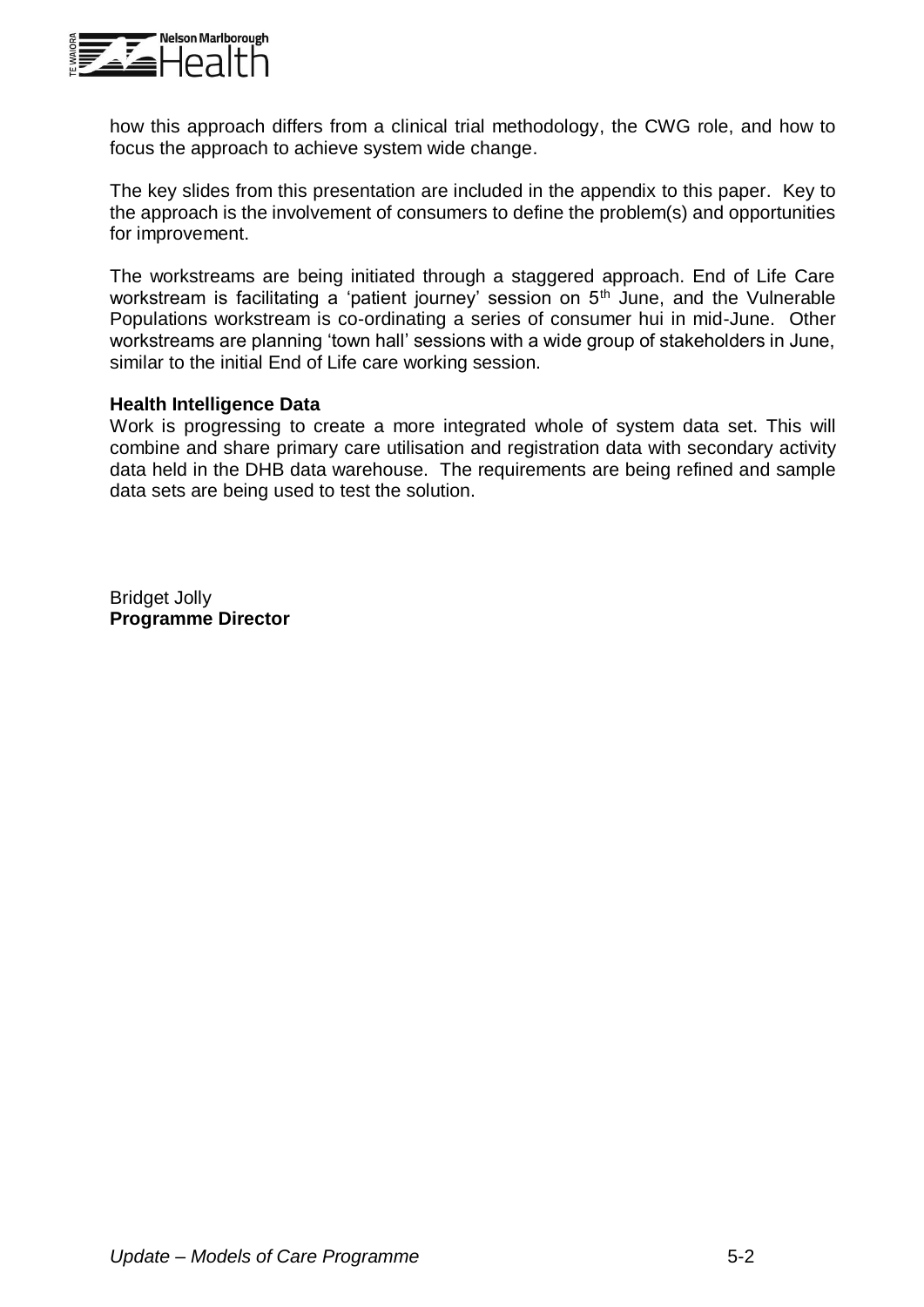

**Appendix A:** overview of workstream lifecycle and workstream approach as discussed with the CWG.